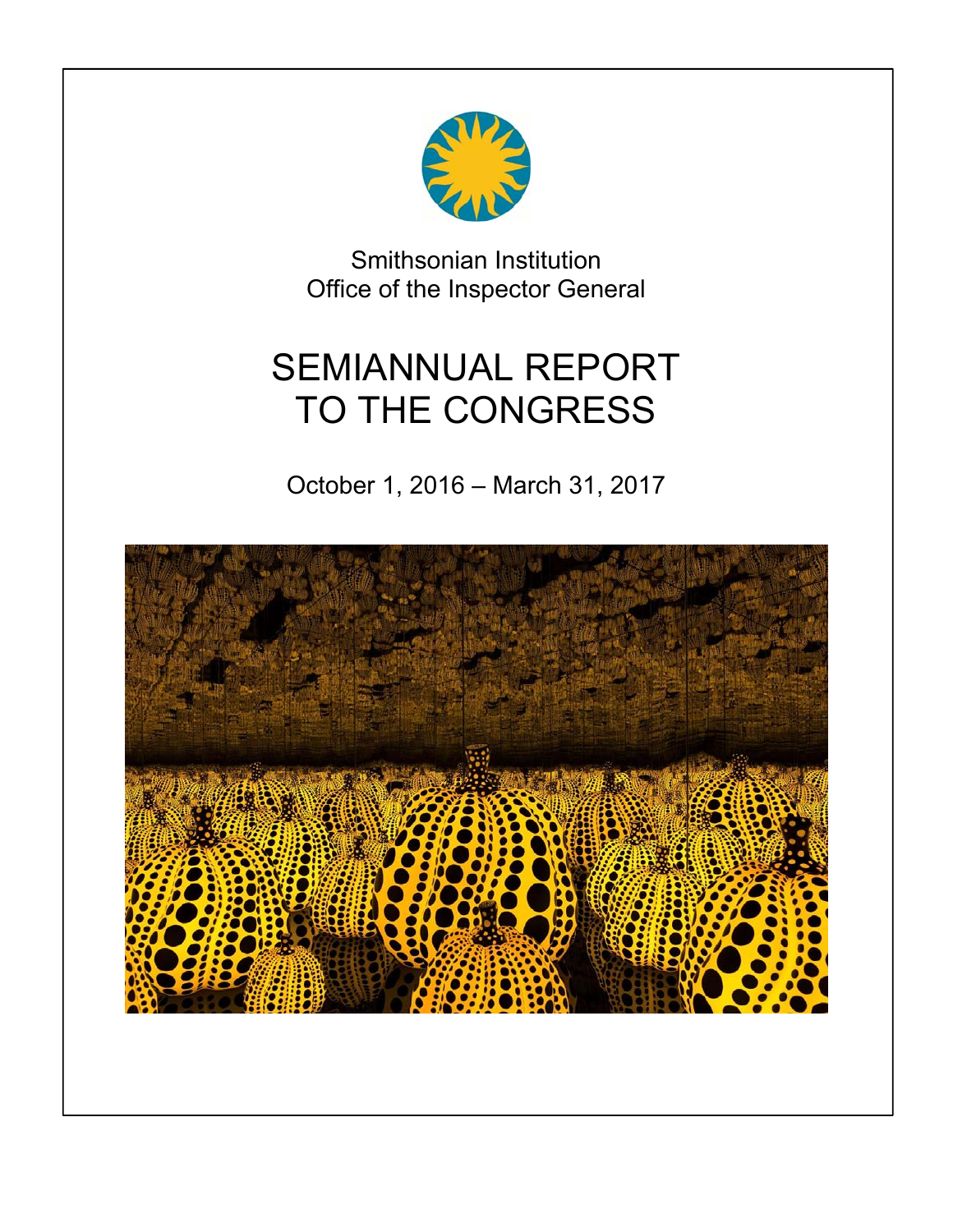| <b>IG Act Reference</b> | <b>Reporting Requirement</b>                                                                                                                     | Page  |
|-------------------------|--------------------------------------------------------------------------------------------------------------------------------------------------|-------|
| Section $4(a)(2)$       | Review of legislation and regulations                                                                                                            | 12    |
| Section $5(a)(1)$       | Significant problems, abuses, and deficiencies                                                                                                   | None  |
| Section $5(a)(2)$       | Significant recommendations for corrective action                                                                                                | None  |
| Section $5(a)(3)$       | Reports with corrective action not completed                                                                                                     | $7-9$ |
| Section $5(a)(4)$       | Matters referred to prosecutive authorities                                                                                                      | 11    |
| Section $5(a)(5)$       | Information or assistance refused                                                                                                                | None  |
| Section $5(a)(6)$       | List of reports issued                                                                                                                           | 4     |
| Section $5(a)(7)$       | Summaries of significant reports                                                                                                                 | 4     |
| Section $5(a)(8)$       | Audit, inspection, and evaluation reports-<br>questioned costs                                                                                   | None  |
| Section $5(a)(9)$       | Audit, inspection, and evaluation reports-funds to<br>be put to better use                                                                       | None  |
| Section $5(a)(10)(A)$   | Audit, inspection, and evaluation reports issued<br>before the commencement of the reporting period<br>with no management decision               | None  |
| Section 5(a)(10)(B)     | Audit, inspection, and evaluation reports issued<br>before the commencement of the reporting period<br>with no management comment within 60 days | None  |
| Section $5(a)(10)(C)$   | Audit, inspection, and evaluation reports issued<br>before the commencement of the reporting period<br>with unimplemented recommendations        | $7-9$ |
| Section $5(a)(11)$      | Significant revised management decisions                                                                                                         | None  |
| Section $5(a)(12)$      | Significant management decisions with which the<br>Office of Inspector General (OIG) disagreed                                                   | None  |
| Section 5(a)(14-16)     | Peer reviews                                                                                                                                     | 13    |
| Section 5(a)(17-18)     | Investigative tables                                                                                                                             | 11    |
| Section $5(a)(19)$      | Report on investigations with substantiated<br>allegations involving senior employees                                                            | None  |
| Section $5(a)(20)$      | Whistleblower retaliation                                                                                                                        | None  |
| Section $5(a)(21)$      | Attempts to interfere with OIG independence                                                                                                      | None  |
| Section $5(a)(22)(A)$   | Inspections, evaluations, and audits that were<br>closed and not disclosed to the public                                                         | None  |
| Section 5(a)(22)(B)     | Investigations involving senior employees that<br>were closed and not disclosed to the public                                                    | None  |

<span id="page-1-0"></span>Table 1: Semiannual Reporting Requirements of the Inspector General Act of 1978, as Amended

Cover: Yayoi Kusama, *All the Eternal Love I Have for the Pumpkins*, 2016, at the Hirshhorn Museum and Sculpture Garden. Wood, mirror, plastic, black glass, LED. Collection of the artist. Courtesy of Ota Fine Arts, Tokyo/Singapore; Victoria Miro, London. © Yayoi Kusama Photo by Cathy Carver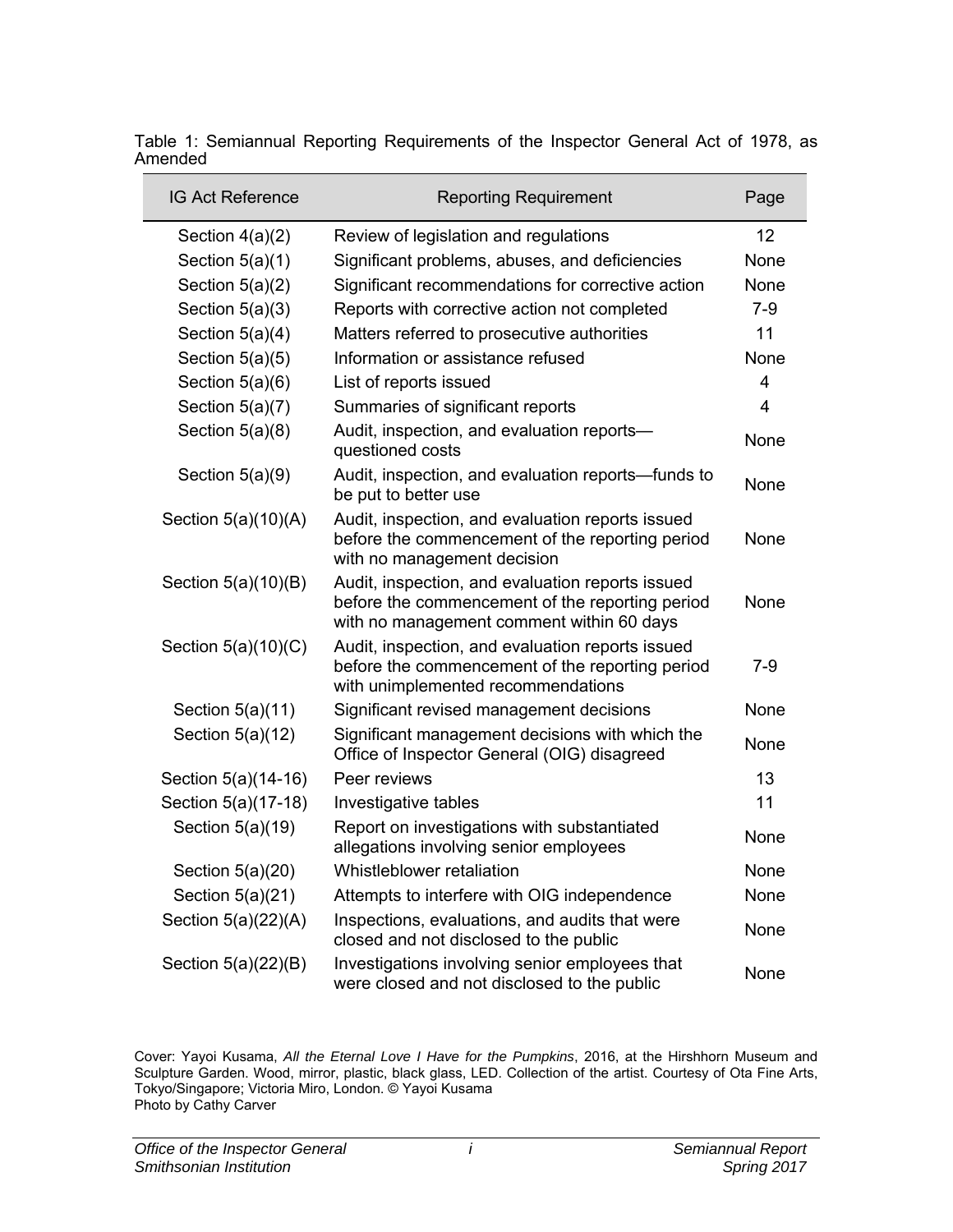# **Contents**

| Introduction                |
|-----------------------------|
| Audits                      |
| Investigations              |
| <b>Other OIG Activities</b> |
| <b>Peer Reviews</b>         |

#### Tables

| Table 1: Semiannual Reporting Requirements of the Inspector General Act of                                                                          |  |
|-----------------------------------------------------------------------------------------------------------------------------------------------------|--|
| Table 2: Summary of Audit Recommendation Activity During the Semiannual Reporting                                                                   |  |
| Table 3: Reports from Previous Periods with Unimplemented Recommendations7<br>Table 4: Summary of the OIG's Investigative Activities and Results 11 |  |

### Abbreviations

| <b>CIGIE</b><br><b>FISMA</b> | Council of the Inspectors General on Integrity and Efficiency<br>Federal Information Security Modernization Act |
|------------------------------|-----------------------------------------------------------------------------------------------------------------|
| <b>KPMG</b>                  | <b>KPMG LLP</b>                                                                                                 |
| <b>OCIO</b>                  | Office of the Chief Information Officer                                                                         |
| <b>OIG</b>                   | Office of the Inspector General                                                                                 |
| PII                          | Personally Identifiable Information                                                                             |
| <b>PIA</b>                   | <b>Privacy Impact Assessment</b>                                                                                |
| <b>SAO</b>                   | Smithsonian Astrophysical Observatory                                                                           |
| <b>SE</b>                    | <b>Smithsonian Enterprises</b>                                                                                  |
| Smithsonian                  | Smithsonian Institution                                                                                         |
|                              |                                                                                                                 |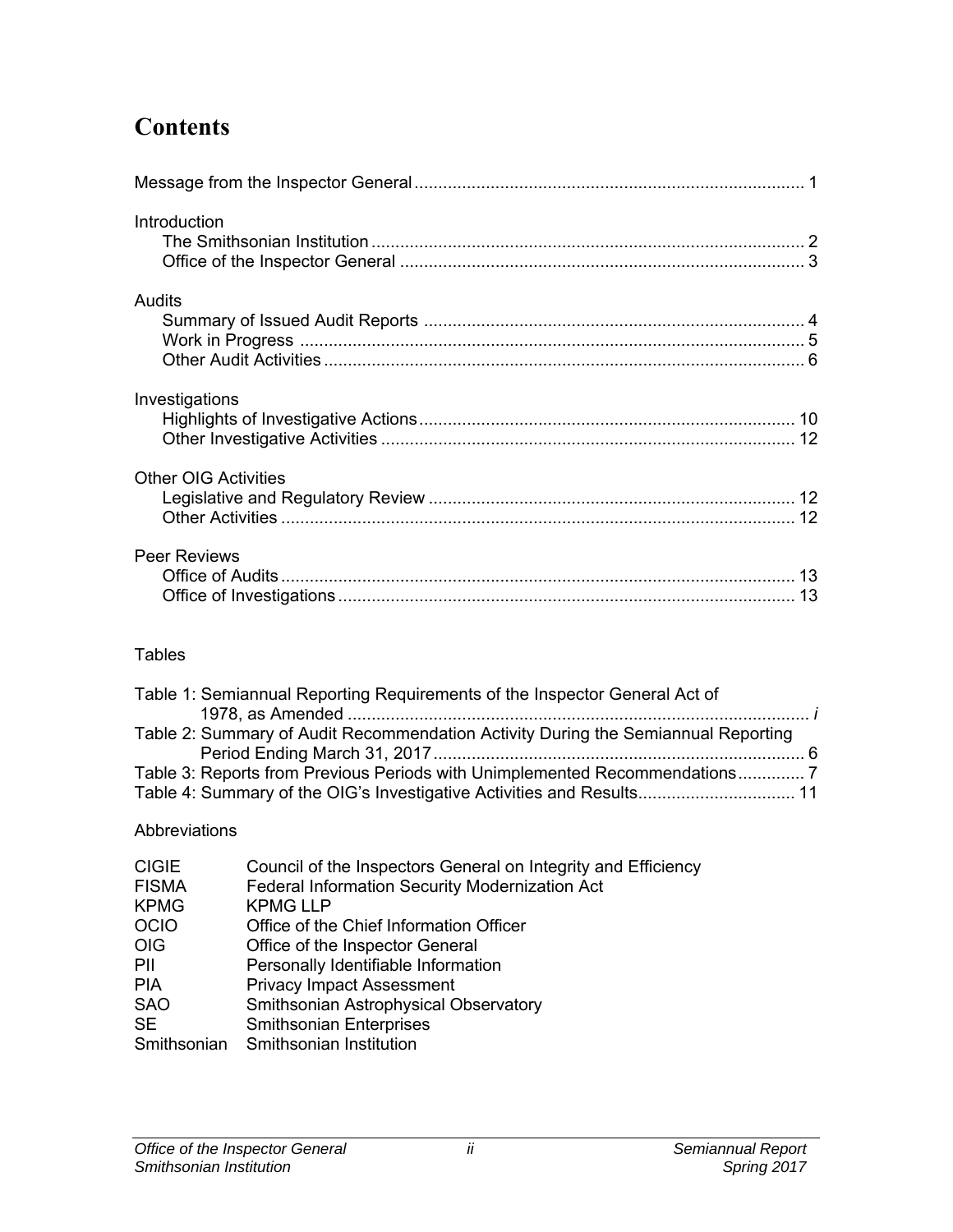

Yayoi Kusama, *Infinity Mirrored Room – The Souls of Millions of Light Years Away*, 2013. Wood, metal, plastic, acrylic panel, rubber, LED lighting system, acrylic balls, and water.113 ¼ x 163 ½ x 163 ½ in. Courtesy of David Zwirner, N.Y. © Yayoi Kusama.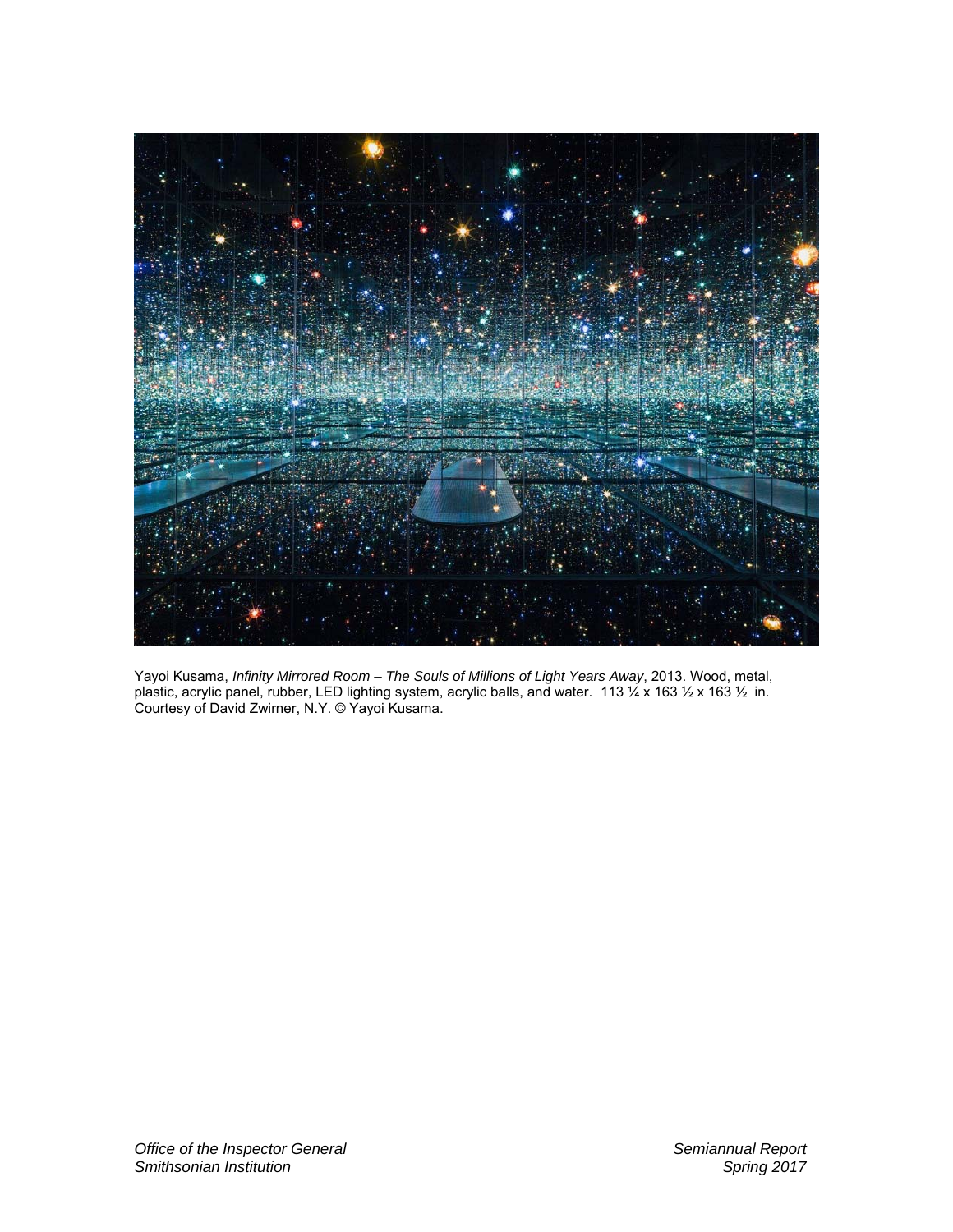# **Message from the Inspector General**

<span id="page-4-0"></span>On behalf of the Smithsonian Institution's Office of the Inspector General, I am pleased to submit this semiannual report. This report highlights the audit and investigative activities of our office for the 6-month period ending March 31, 2017.

Throughout this semiannual period, our audit work addressed issues intended to improve the efficiency and effectiveness of the Smithsonian's programs and operations. Our office issued 3 reports, conducted work on 7 ongoing audits, and closed 22 recommendations.

Our investigative activities continued to hold accountable those who sought to harm the Smithsonian's programs and operations and to prevent and deter fraud, waste, and abuse through an active outreach program. During the reporting period, we resolved 45 complaints and completed 3 investigations. As a result of our investigative work, Smithsonian management terminated the employment of one employee and suspended another without pay for 20 days. A third employee left Smithsonian employment after confessing to stealing cash and merchandise from a store.

In the months ahead, our office will continue to focus on issues of importance to the Smithsonian Board and management to help them meet their stewardship and fiduciary responsibilities, support congressional oversight, and provide information to the public. We hope that you find this report informative.

Cathy 2 Helm

Cathy L. Helm Inspector General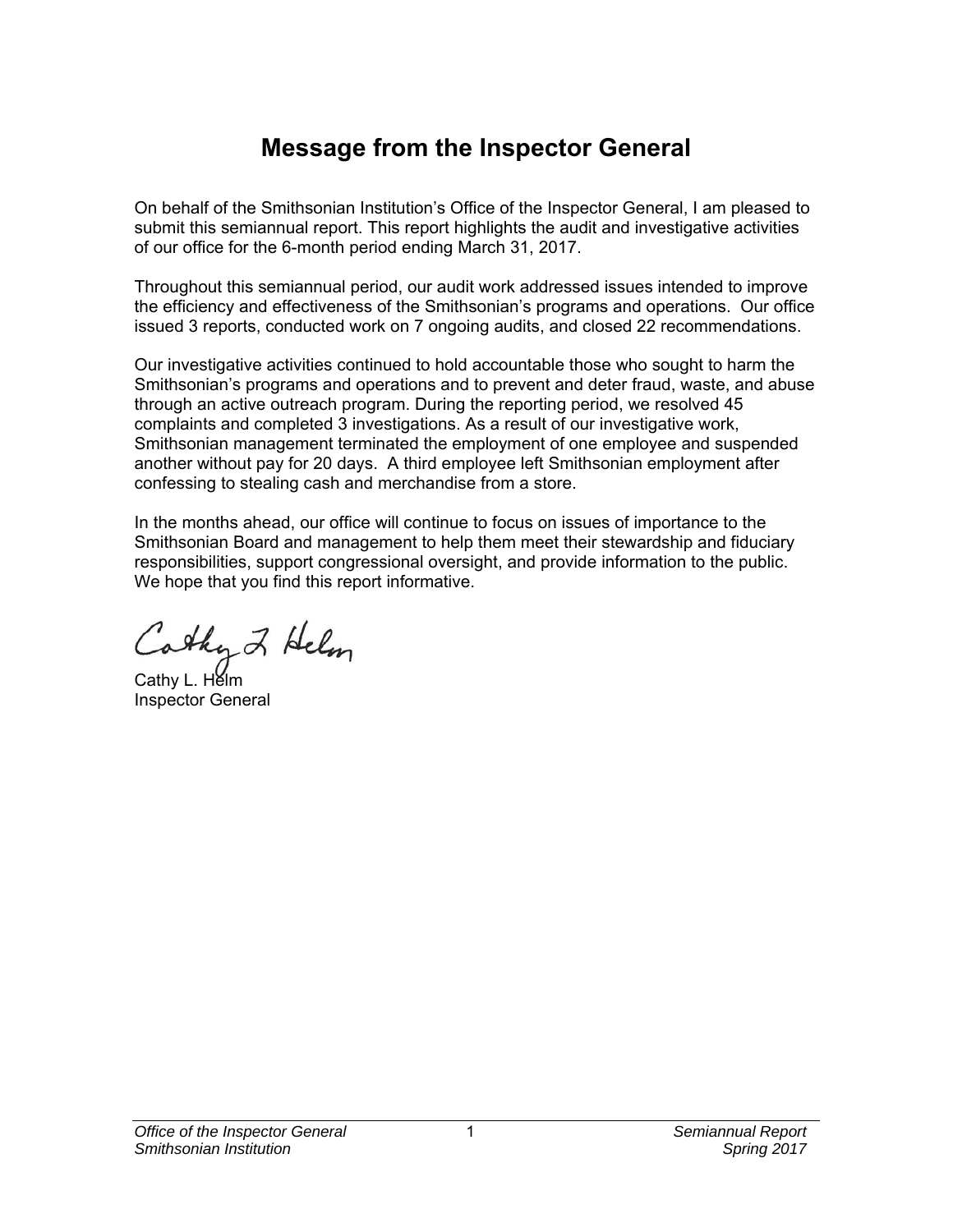# **Introduction**

# <span id="page-5-0"></span>The Smithsonian Institution

The Smithsonian Institution (Smithsonian) is a trust instrumentality of the United States created by Congress in 1846 to carry out the provisions of the will of James Smithson, an English scientist who left his estate to the United States to found "an establishment for the increase and diffusion of knowledge."

The Smithsonian includes 19 museums, the National Zoological Park, 9 research centers, and numerous research programs carried out in the museums and other facilities throughout the world. In fiscal year 2016, members of the public made more than 29 million visits to the Smithsonian museums and zoo. In addition, more than 134 million people visited the Smithsonian's public websites.

The Smithsonian is the steward of an extensive collection. The total number of artifacts, works of art, and specimens in the Smithsonian's collections is estimated at 156 million, of which 145 million are scientific specimens at the National Museum of Natural History. The collections form the basis of world-renowned research, exhibitions, and public programs in the arts, culture, history, and the sciences. The Smithsonian Affiliations program brings its collections, scholarship, and exhibitions to 46 states, Puerto Rico, and Panama.



West-facing view of an early morning sunrise at the Smithsonian Institution Building ("The Castle"). Photo: Eric Long, Smithsonian Institution.

The funding for a substantial portion of the Smithsonian's operations is annual federal appropriations. The Smithsonian also receives federal appropriations for the construction or repair and restoration of its facilities. Construction of certain facilities has been funded entirely by federal appropriations, while others have been funded by a combination of federal and private funds.

The Smithsonian also receives private support and government grants and contracts and earns income from investments and various business activities. Business activities include Smithsonian magazines and other publications; online catalogs; and theaters, shops, and food services in its museums and centers.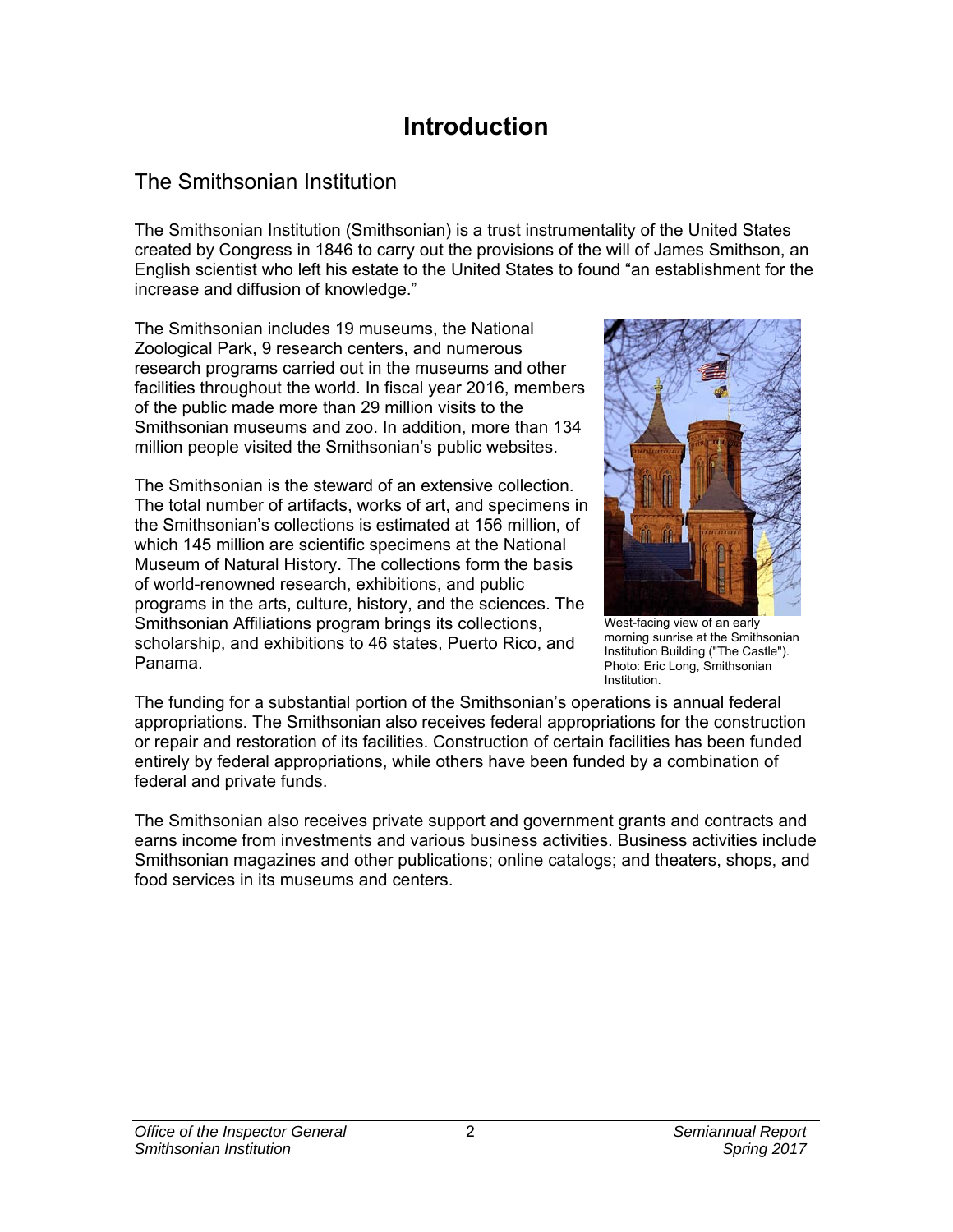### <span id="page-6-0"></span>Office of the Inspector General

The Inspector General Act of 1978, as amended in 1988, created the Office of the Inspector General (OIG) as an independent entity within the Smithsonian. OIG reports directly to the Smithsonian Board of Regents and to the Congress. OIG's organizational structure is described below.

#### Office of Audits

The Office of Audits conducts audits of the Smithsonian's programs and operations to improve their efficiency and effectiveness. The office is guided by an annual audit plan that identifies high-risk areas for review. The Office of Audits also monitors the external audits of the Smithsonian's financial statements and of the Smithsonian's information security practices.

#### Office of Investigations

The Office of Investigations pursues allegations of waste, fraud, abuse, gross mismanagement, employee and contractor misconduct, and criminal violations of law that have an impact on the Smithsonian's programs and operations. It refers matters to federal, state, and local prosecutors for action whenever OIG has reasonable grounds to believe there has been a violation of criminal law. The Office of Investigations also presents any administrative misconduct to management for possible disciplinary action.

#### Office of Operations

The Office of Operations provides technical and administrative support to OIG. It is responsible for OIG administrative matters, such as budgeting, procurement, human resources, information technology, and managing organizational performance.

#### **Counsel**

The Counsel to the Inspector General provides independent legal advice to the Inspector General and OIG staff.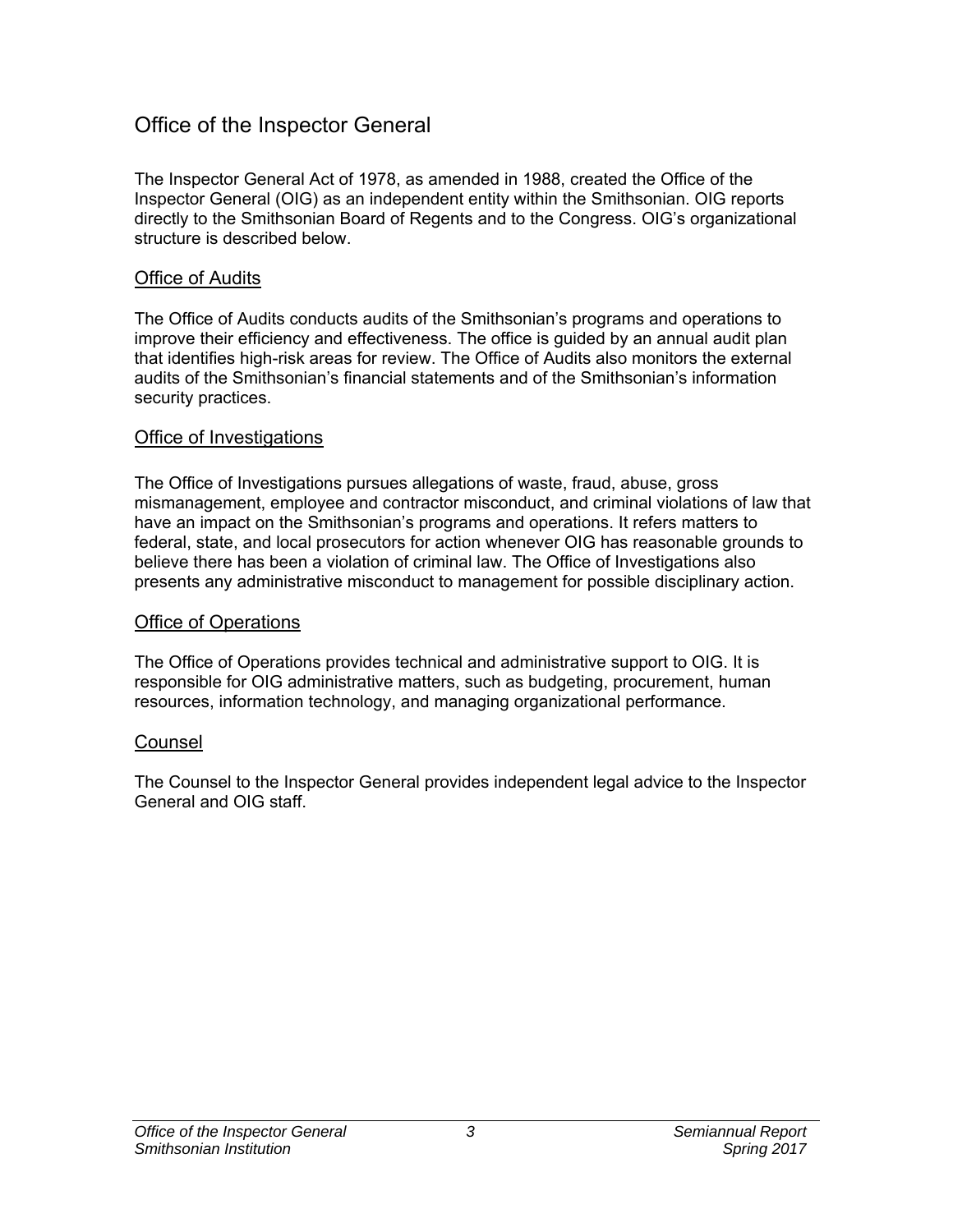# **Audits**

<span id="page-7-0"></span>During this semiannual period, OIG issued 3 reports, conducted work on 7 ongoing audits, and closed 22 recommendations. OIG's audit work focuses on areas to improve the efficiency and effectiveness of the Smithsonian's programs and operations.

### Summary of Issued Audit Reports

Below are summaries of the three reports that OIG issued during this reporting period.

#### **Independent Audit Report on the Fiscal Year 2016 Audit of the Smithsonian [Institution's Federal Closing Package Financial Statements \(OIG-A-17-01, November](https://www.si.edu/Content/OIG/Audits/2017/OIG_A_17_1.pdf)  17, 2016)**

On November 16, 2016, an independent public accounting firm, KPMG LLP (KPMG), issued its independent auditors' report on the Smithsonian's federal closing package financial statements. KPMG expressed an unmodified opinion that concluded the Smithsonian's financial statements were presented fairly, in all material respects, in accordance with the applicable financial reporting standards.

#### **[Independent Auditors' Report on the Smithsonian Institution's Fiscal Year 2016](https://www.si.edu/Content/OIG/Audits/2017/OIG_A_17_02.pdf)  Financial Statements (OIG-A-17-02, January 27, 2017)**

On January 27, 2017, KPMG issued its independent auditors' report on the statement of the Smithsonian's financial position as of September 30, 2016, and the related statements of financial activity and cash flows. KPMG expressed an unmodified opinion that concluded the Smithsonian's financial statements were presented fairly, in all material respects, in accordance with the applicable financial reporting standards. As part of its oversight activities, OIG reviewed KPMG's audit report and documentation and interviewed its representatives.

#### **[Independent Accountant's Report on the Smithsonian Enterprises Net Gain for](https://www.si.edu/Content/OIG/Audits/2017/OIG_A_17_03.pdf)  Fiscal Year 2016 (OIG-A-17-03, January 27, 2017)**

On January 27, 2017, KPMG issued its independent accountants' report on the Smithsonian Enterprises Statement of Net Gain, as of September 24, 2016. KPMG concluded that no material modifications should be made to the Statement of Net Gain to be in accordance with Generally Accepted Accounting Principles.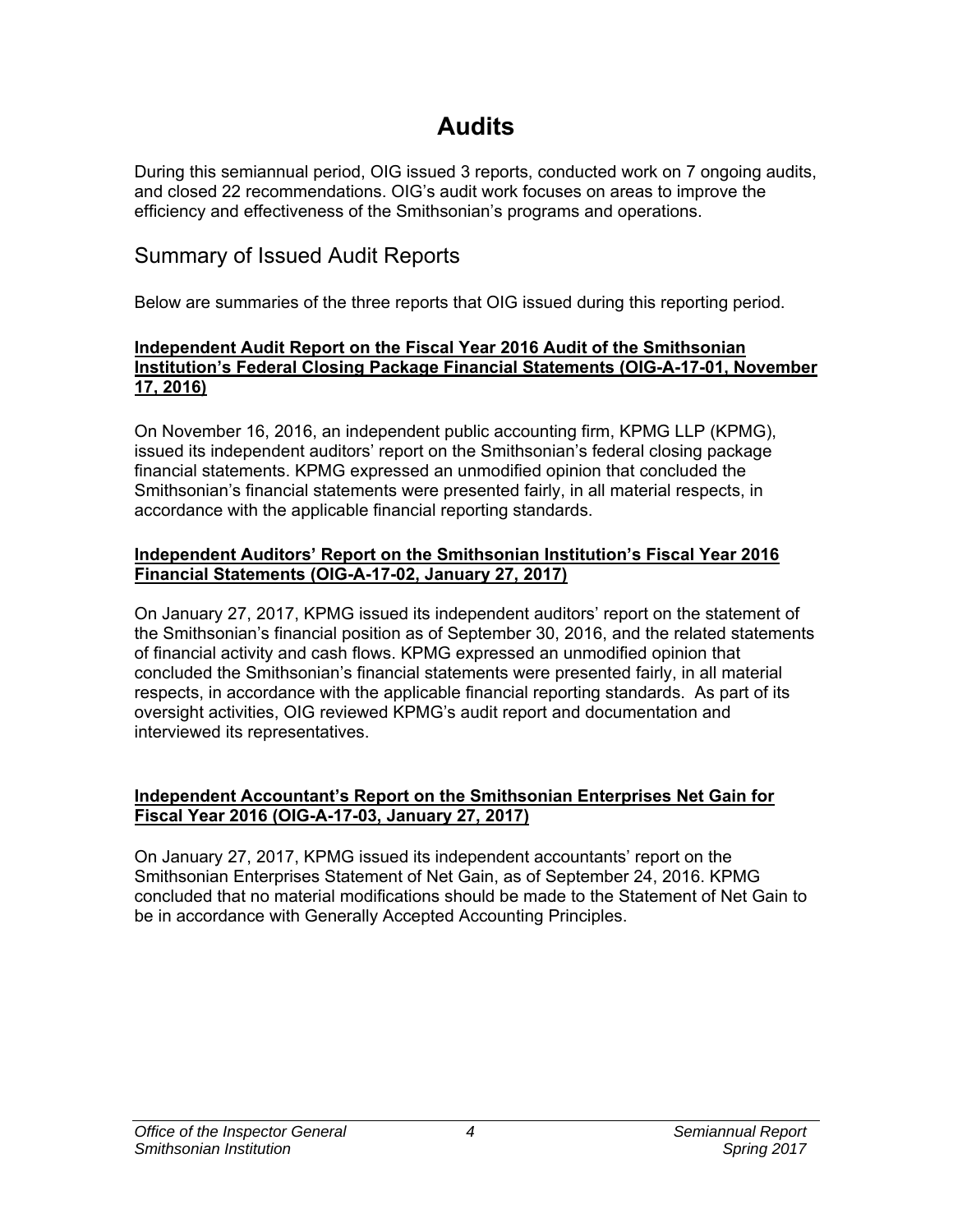### <span id="page-8-0"></span>Work in Progress

At the end of the period, OIG had seven audits in progress, as described below.

#### Web Application Security

OIG auditors are assessing the extent to which the Smithsonian has processes in place for preventing, detecting, and resolving security vulnerabilities in its publicly accessible web applications. This audit is in support of a broader, government-wide assessment coordinated by the Council of the Inspectors General on Integrity and Efficiency (CIGIE).

#### Fiscal Year 2016 Review of the Smithsonian's Information Security Program

Williams, Adley & Company-DC, LLP, an independent public accounting firm, is reviewing the Smithsonian's information security program for the fiscal year ended September 30, 2016. The Federal Information Security Modernization Act (FISMA) directs OIG to annually evaluate the information security program of the entity it oversees. Although the Smithsonian is not subject to FISMA because it is not an executive branch agency, the Smithsonian has adopted FISMA requirements as part of its Technical Standards and **Guidelines** 

#### Smithsonian Astrophysical Observatory's Grants Management

OIG auditors are assessing to what extent the Smithsonian Astrophysical Observatory (SAO) (1) manages grants and contracts it receives in accordance with written policies and procedures and (2) has effective controls over grants for the Chandra X-ray Observatory that it awards under a National Aeronautics and Space Administration contract.

#### Employee Background Investigations

OIG auditors are assessing the extent to which the Smithsonian has (1) ensured that new employees have effective pre-employment background reviews, (2) conducted periodic background reviews for existing employees, and (3) appropriately addressed any risks identified in these reviews.

#### Emergency Preparedness Program

OIG auditors are assessing to what extent the Smithsonian has effective emergency preparedness policies and procedures in place to protect life and property and to perform essential functions during circumstances that disrupt normal operations.

#### Travel Expenses of the Board of Regents for Fiscal Year 2016

OIG auditors are assessing whether the Regent's travel expense reimbursements for fiscal year 2016 complied with laws, regulations, policies, and procedures.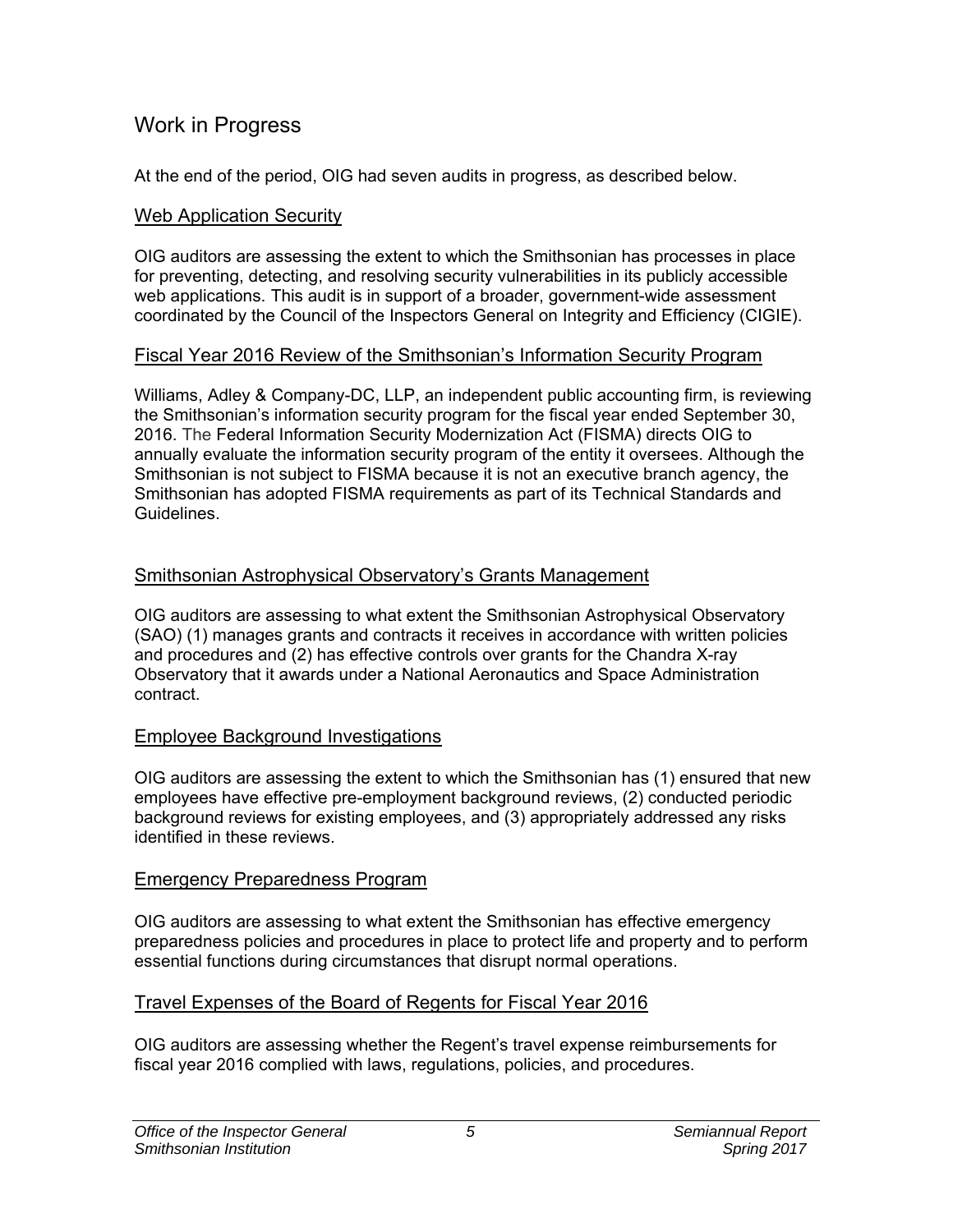#### <span id="page-9-0"></span>Fiscal Year 2016 Financial Statements Audits

An independent public accounting firm, KPMG, conducts the Smithsonian's annual financial statement audits, which include the Smithsonian-wide financial statements, the federal special-purpose financial statements, and the audit of federal awards in accordance with *Uniform Administrative Requirements, Cost Principles, and Audit Requirements for Federal Awards* ("the Uniform Guidance"). An OIG auditor serves as the contracting officer's technical representative for these audits.

# Other Audit Activities

#### **Status of Recommendations**

As shown in Table 2, Smithsonian management made significant progress in implementing recommendations from audit reports that OIG had issued in previous semiannual reporting periods. As a result, OIG closed 22 recommendations during the past 6 months.

Table 2: Summary of Audit Recommendation Activity During the Semiannual Reporting Period Ending March 31, 2017

| Status of recommendations           | <b>Numbers</b> |
|-------------------------------------|----------------|
| Open at the beginning of the period | 40             |
| Issued during the period            |                |
| Subtotal                            | 40             |
| Closed during the period            | 22             |
| Open at the end of the period       | 18             |

Table 3 summarizes the audit reports from previous periods that have unimplemented recommendations. None of these recommendations has cost savings associated with them.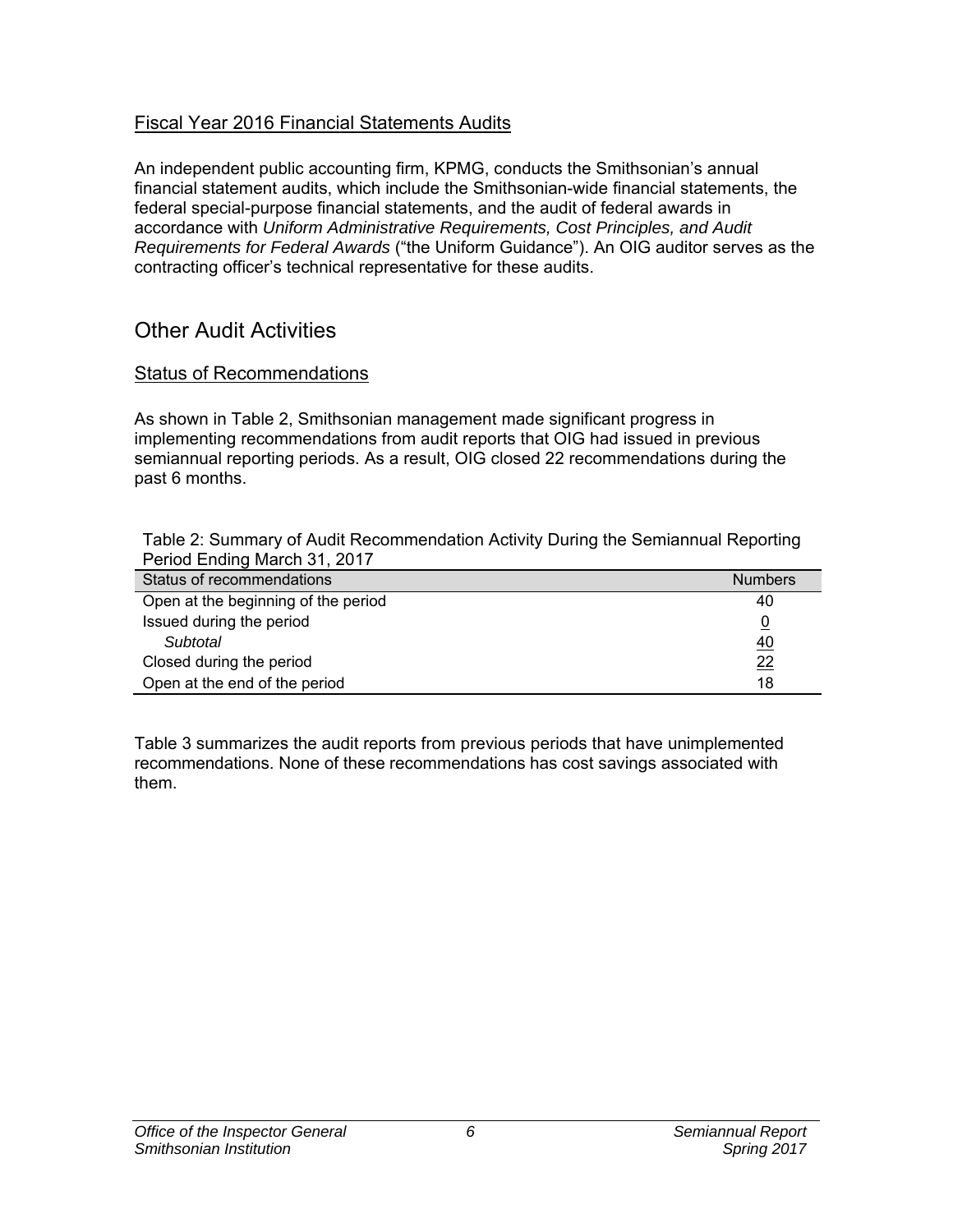| <b>Report Summary</b>                                                                                                                                                                                                                                                                                                                                                                                                                                                                                                                                                                                                                                                                                                                                                                                 | Unimplemented recommendations                                                                                                                                                                                                                                                                                              | Target<br>completion<br>date |
|-------------------------------------------------------------------------------------------------------------------------------------------------------------------------------------------------------------------------------------------------------------------------------------------------------------------------------------------------------------------------------------------------------------------------------------------------------------------------------------------------------------------------------------------------------------------------------------------------------------------------------------------------------------------------------------------------------------------------------------------------------------------------------------------------------|----------------------------------------------------------------------------------------------------------------------------------------------------------------------------------------------------------------------------------------------------------------------------------------------------------------------------|------------------------------|
| Smithsonian Needs to Improve Preventative Controls for the<br>Purchase Card Program (A-13-04, 3/31/2014).<br>The Smithsonian generally exercised effective management and<br>oversight of the Smithsonian purchase card program. However, some<br>additional preventative controls could improve the program. For<br>example, the Smithsonian had not fully implemented best practices to<br>ensure effective strategic sourcing when employees use government<br>purchase cards to acquire commonly purchased goods and services.<br>Six recommendations were made to strengthen the purchase card<br>program, and one remains unimplemented.                                                                                                                                                        | The Director of the Office of Contracting & Personal<br>Property Management should develop and implement a<br>strategic sourcing program that encompasses all<br>procurement methods.                                                                                                                                      | 3/31/2017                    |
| Fiscal Year 2014 Independent Evaluation of the Smithsonian<br>Institution's Information Security Program (OIG-A-16-02,<br>12/14/2015).<br>The Office of the Chief Information Officer (OCIO) continued to make<br>progress in improving controls over information technology resources.<br>However, OCIO needed to do additional work to ensure controls were in<br>place and operating effectively. In addition, there were some control<br>weaknesses because the OCIO was not implementing security patches<br>or software updates in a timely manner. Also, some system managers<br>were not consistently submitting quarterly monitoring reports or<br>remediating security vulnerabilities within established timeframes. The<br>report made 17 recommendations, and one remains unimplemented. | The Chief Information Officer should strengthen the<br>security assessment and authorization process to align<br>with updated NIST requirements.                                                                                                                                                                           | 9/30/2017                    |
| Audit of the Smithsonian Institution's Privacy Program (OIG-A-16-<br>04, 3/14/2016).<br>The Smithsonian has made progress in privacy management since the<br>previous OIG privacy audit in May 2009. However, significant work was<br>still needed to institute key privacy processes and controls. For                                                                                                                                                                                                                                                                                                                                                                                                                                                                                               | The Privacy Officer (1) should strengthen management<br>of the Smithsonian's PII holdings by developing a<br>formal process to periodically conduct and document a<br>comprehensive inventory of PII used by the<br>Smithsonian, (2) develop and implement a plan to<br>reduce PII holdings where possible, (3) strengthen | 12/1/2017                    |

#### <span id="page-10-0"></span>Table 3: Reports from Previous Periods with Unimplemented Recommendations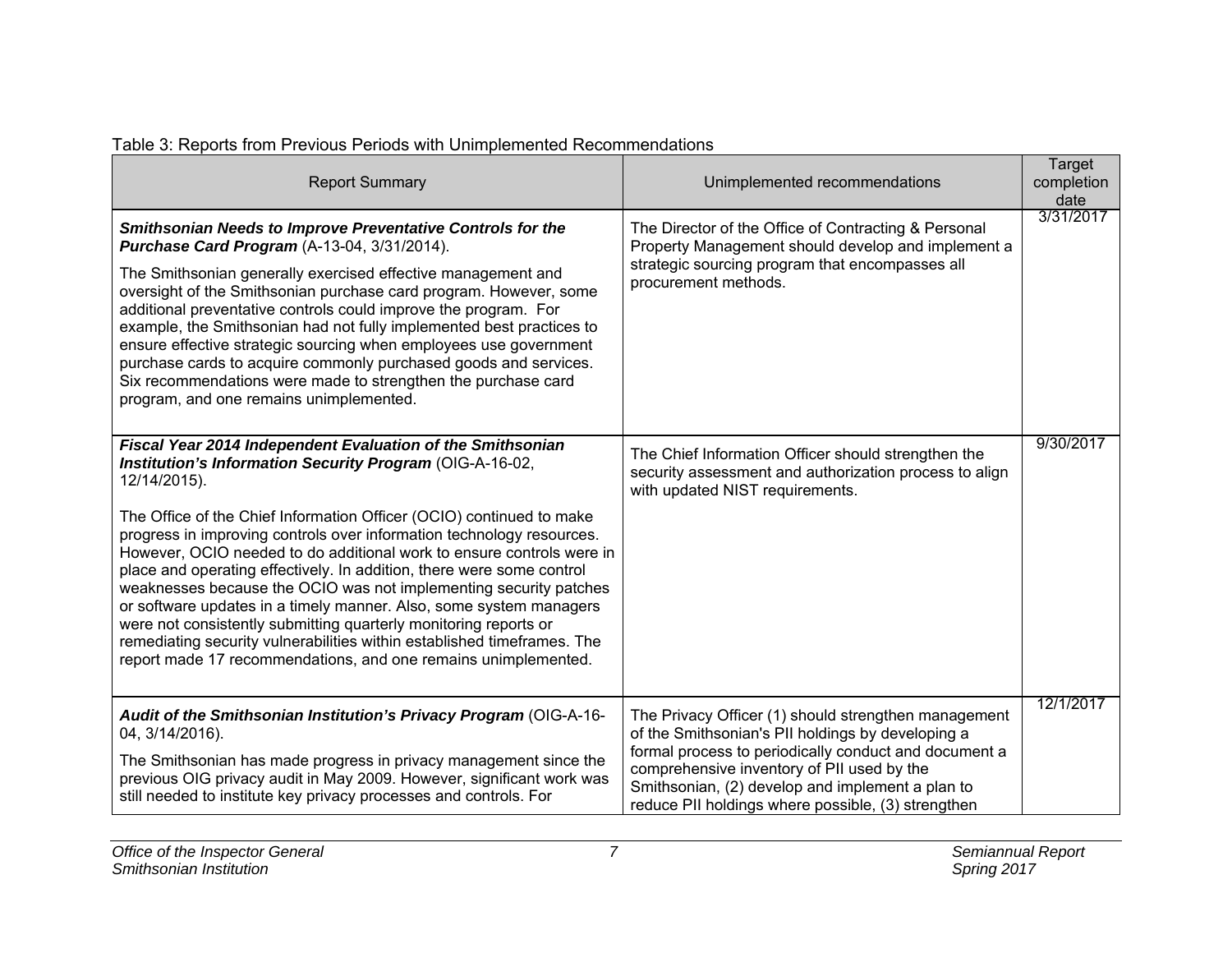| <b>Report Summary</b>                                                                                                                                                                                                                                                                                                                                                                                                                                                                                                                                                                                                                                                                                                                                                                                        | Unimplemented recommendations                                                                                                                                                                                                                                                                                                                                                                                                                                                       | <b>Target</b><br>completion<br>date |
|--------------------------------------------------------------------------------------------------------------------------------------------------------------------------------------------------------------------------------------------------------------------------------------------------------------------------------------------------------------------------------------------------------------------------------------------------------------------------------------------------------------------------------------------------------------------------------------------------------------------------------------------------------------------------------------------------------------------------------------------------------------------------------------------------------------|-------------------------------------------------------------------------------------------------------------------------------------------------------------------------------------------------------------------------------------------------------------------------------------------------------------------------------------------------------------------------------------------------------------------------------------------------------------------------------------|-------------------------------------|
| example, key activities that have not been completed include<br>developing an organization-wide privacy strategic plan and<br>documenting a comprehensive list of personally identifiable information<br>(PII) being collected, processed, and stored throughout the<br>Smithsonian. Without a clear understanding of the types of personally<br>identifiable information being handled, management officials do not<br>have reasonable assurance that they are collecting only the information<br>needed to carry out the Smithsonian's mission and are adequately<br>protecting that information from unauthorized use or disclosure. In<br>addition, the Smithsonian's privacy impact assessment (PIA) process<br>needs improvement. Eleven recommendations were made, and seven<br>remain unimplemented. | policies and procedures to identify systems requiring a<br>PIA, (4) ensure a PIA is completed for all systems<br>containing PII, (5) periodically test compliance with<br>requirements to safeguard PII in physical form, and (6)<br>implement controls to ensure the Smithsonian's breach<br>notification policy is updated as necessary. Also, (7) the<br>Chief Information Officer should implement a process to<br>test compliance with requirements to safeguard<br>passwords. |                                     |
| Smithsonian Enterprises: Audit of the Effectiveness of the<br>Information Security Program (OIG-A-16-05, 3/25/2016).<br>In evaluating the effectiveness of the Smithsonian Enterprises (SE)<br>information security program and practices, as well as SE's compliance<br>with Payment Card Industry Data Security Standard, the auditors<br>concluded that improvements were needed to address vulnerabilities in<br>four key areas: identity and access management; configuration<br>management; information stored on unencrypted laptops and backup<br>tapes; and unsupported systems. Seven recommendations were made<br>to strengthen SE's information security program, and one remains<br>unimplemented.                                                                                              | SE should encrypt all mobile media, including laptops<br>and backup tapes, to protect against unauthorized<br>information disclosure in the event of loss or theft.                                                                                                                                                                                                                                                                                                                 | 8/31/2017                           |
| <b>Acquisition Management: Oversight and Monitoring Would</b><br><b>Improve Compliance with Policies for Sole-Source Purchases</b><br>(OIG-A-16-10, 9/28/2016).                                                                                                                                                                                                                                                                                                                                                                                                                                                                                                                                                                                                                                              | The Under Secretary for Finance and Administration<br>/Chief Financial Officer should ensure that the Director<br>of the Office of Contracting and Personal Property<br>Management conducts compliance reviews in<br>accordance with the Smithsonian's procurement<br>procedures manual and report to the Under Secretary                                                                                                                                                           | 9/30/2017                           |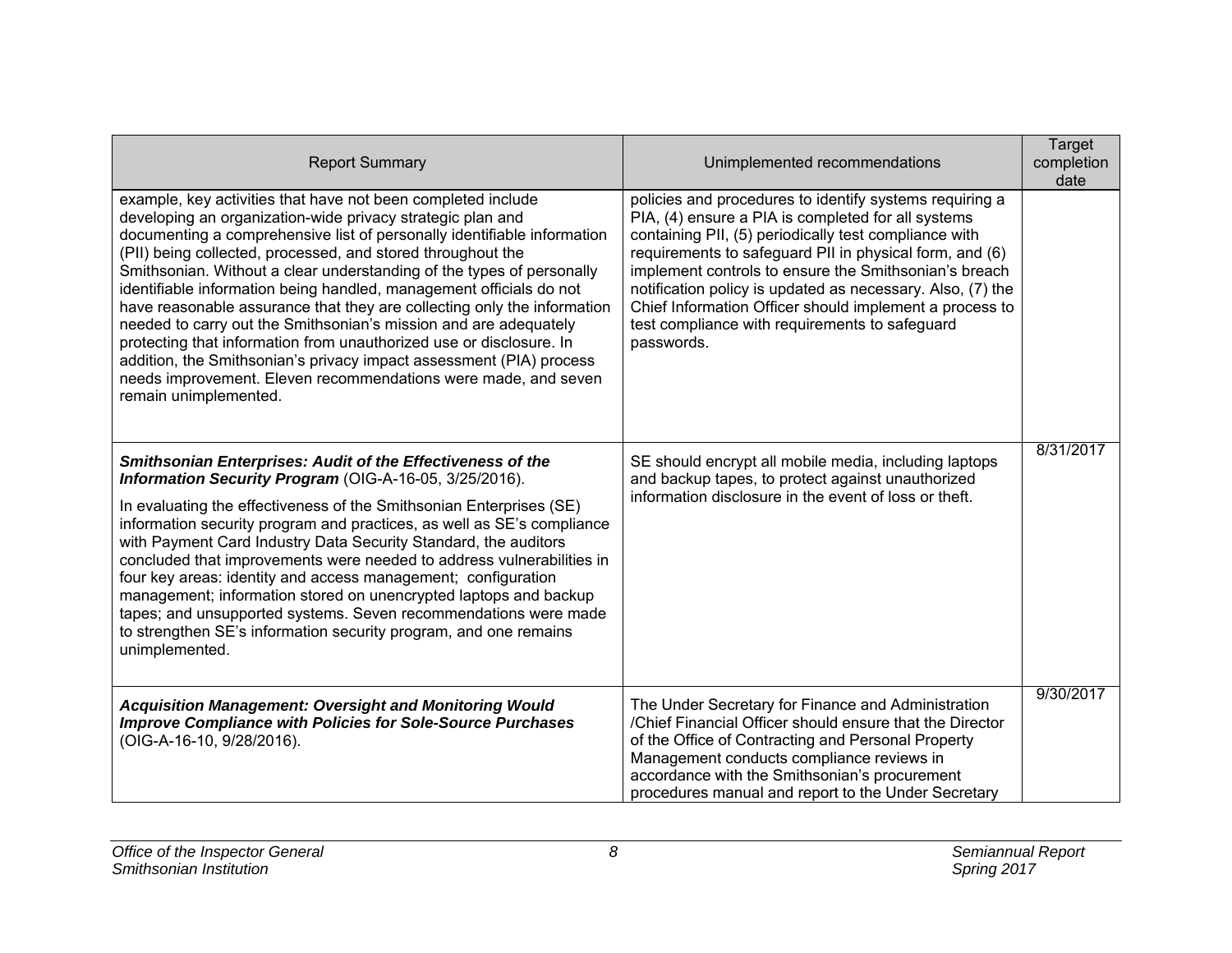| <b>Report Summary</b>                                                                                                                                                                                                                                                                                                                                                                                                                                                                                                                                                                                                                                                                                                                                                                                    | Unimplemented recommendations                                                                                                                                                                                                                                                                                                                                                                                                                                                                                                                                                                                                                                                                                                     | Target<br>completion<br>date |
|----------------------------------------------------------------------------------------------------------------------------------------------------------------------------------------------------------------------------------------------------------------------------------------------------------------------------------------------------------------------------------------------------------------------------------------------------------------------------------------------------------------------------------------------------------------------------------------------------------------------------------------------------------------------------------------------------------------------------------------------------------------------------------------------------------|-----------------------------------------------------------------------------------------------------------------------------------------------------------------------------------------------------------------------------------------------------------------------------------------------------------------------------------------------------------------------------------------------------------------------------------------------------------------------------------------------------------------------------------------------------------------------------------------------------------------------------------------------------------------------------------------------------------------------------------|------------------------------|
| Based on a sample of fiscal year 2014 purchase orders, OIG estimated<br>that half of the purchase orders exceeding \$10,000 were sole-source<br>awards. In addition, 38 percent of the sole-source purchase orders had<br>missing or inadequate documentation or approvals to justify the<br>decision to award them without competition. In addition, the contracting<br>office did not have effective controls to ensure compliance and conflict<br>of interest reviews were conducted or that key personnel received<br>procurement training, and the accounting office needed improvements<br>in segregating duties for purchase orders to mitigate fraud risk. OIG<br>made 11 recommendations to enhance monitoring and oversight for the<br>purchase order process, and three remain unimplemented. | on the results of these reviews. The Director of the<br>Office of Contracting and Personal Property<br>Management should ensure that SAO follows the<br>requirement to conduct compliance reviews in<br>accordance with the procurement procedures manual,<br>and, in coordination with the SAO Director, modify the<br>Sole Source Justification form to fit SAO's procurement<br>structure and enforce its use.                                                                                                                                                                                                                                                                                                                 |                              |
| Fiscal Year 2015 Independent Evaluation of the Smithsonian<br>Institution's Information Security Program (OIG-A-16-11,<br>9/30/2016).<br>The Smithsonian generally exercised effective management and<br>oversight of its information security program. However, controls in the<br>following areas required strengthening: identity management and user<br>access; incident response monitoring; risk management; contractor<br>systems oversight; and role-based security training. The auditors made<br>11 recommendations to address the control deficiencies, of which 5<br>remain unimplemented.                                                                                                                                                                                                   | The Chief Information Officer (1) should periodically<br>review the use of local administrator access to ensure<br>access is granted with proper justification and need and<br>should ensure users with the privilege receive adequate<br>training, (2) ensure access requests are properly<br>documented, justified, and authorized prior to granting<br>access, (3) ensure that security events are correlated<br>and alerts are automated if an incident or abnormal<br>activity is detected, (4) complete the implementation of<br>the system inventorying process, and, (5) ensure that<br>all documented connections have an interconnection<br>security agreement in place and that the agreement is<br>current and valid. | 12/31/2017                   |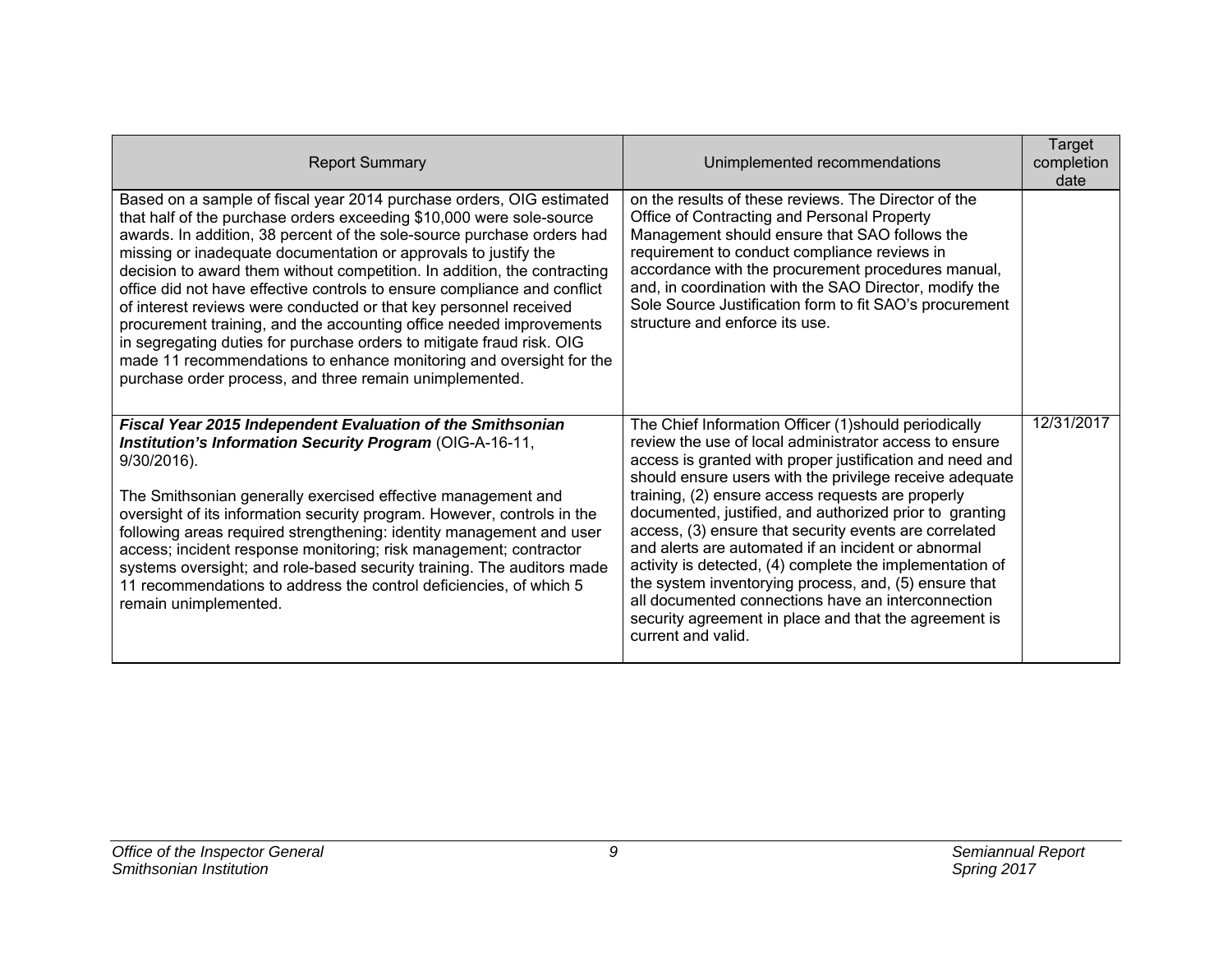# **Investigations**

<span id="page-13-0"></span>At the start of the reporting period, OIG had 40 open complaints and 12 ongoing investigations. During the reporting period, OIG received 38 new complaints, resolved 45 complaints, opened 3 investigations, and completed 3 investigations. At the end of the reporting period, there were 33 open complaints and 12 ongoing investigations.

### Highlights of Investigative Actions

#### Misuse of Smithsonian Property

OIG determined that a Smithsonian employee used a work computer to access pornographic websites. OIG also found that the employee attempted to access other pornographic websites that were blocked by the Smithsonian's content filtering system. The employee admitted to the misuse of his Smithsonian-furnished computer to access pornographic websites while on duty. As a result of OIG's investigation, the employee was terminated.

#### Theft of Government Funds

OIG determined that a Friends of the National Zoo employee stole cash and merchandise from a Smithsonian store. The employee confessed to the OIG that he had stolen cash from the sales register and stolen merchandise to sell on eBay. OIG obtained an arrest warrant from the District of Columbia. However, after leaving his interview with the OIG, he never returned to work and fled the District of Columbia. The arrest warrant remains outstanding.

#### Theft of Government Property

The OIG found that a Smithsonian employee misappropriated a government fuel card to steal gas for his personal vehicle. The employee was able to gain access to an unsecured government fuel card at his place of work, and the employee admitted to pumping government-owned fuel into his personal vehicle. The employee was given a 20 day suspension without pay and made restitution for the fuel taken.

#### Attempted Theft of Visitor's Property

The OIG investigated a Smithsonian employee for attempting to steal a visitor's purse that was left unattended at a Smithsonian museum. The museum surveillance video showed the Smithsonian employee acting suspiciously with the purse, but the purse ultimately was returned to the visitor with no items missing. The Smithsonian employee denied any attempt to hide or steal the purse, and the OIG was not able to confirm that the employee had attempted to steal the purse or its contents. However, OIG found several other violations of Smithsonian policies pertaining to the handling of high-value lost and found property. Subsequent to this investigation, the employee retired, and no administrative actions were taken.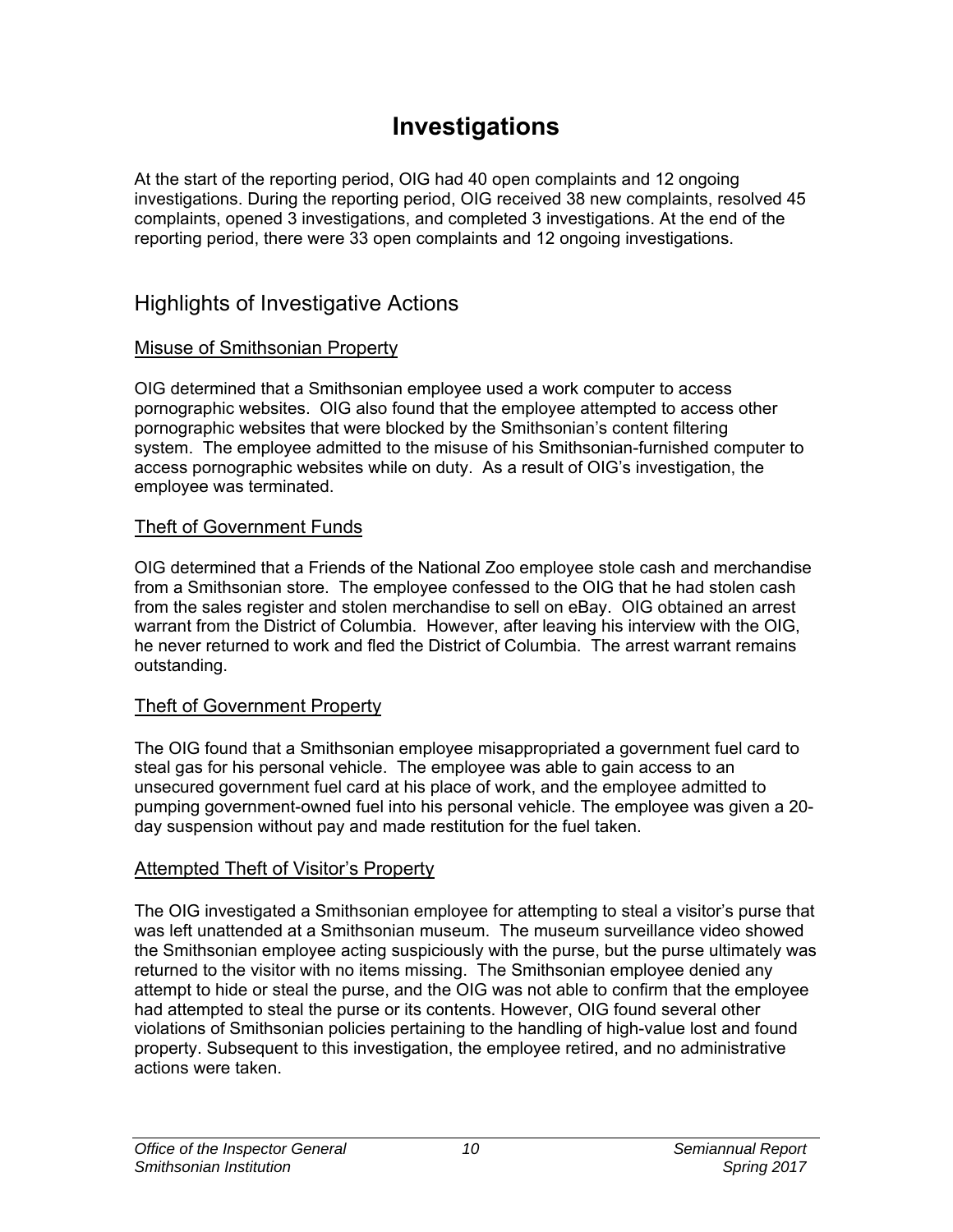#### <span id="page-14-0"></span>Alleged Travel Irregularities

OIG investigated a Smithsonian employee for allegedly using a personal credit card while on government travel in order to receive points for a personal credit card reward program. Smithsonian policy requires frequent travelers to use a government travel card. OIG found that the employee did not have a government credit card and had received permission from his supervisor to use his personal credit card because he was an infrequent traveler.

Table 4 below contains a statistical summary of the OIG's investigative results.

| Investigations                                       | Amount or number |
|------------------------------------------------------|------------------|
| <b>Caseload</b>                                      |                  |
| Cases pending at beginning of reporting period       | 12               |
| Cases opened during the reporting period             | 3                |
| Subtotal                                             | 15               |
| Cases closed during the reporting period*            | 3                |
| Cases carried forward                                | 12               |
| <b>Referrals for prosecution</b>                     |                  |
| Pending at the beginning of the period               | 1                |
| Referrals to the Department of Justice               | 3                |
| Referrals to State and Local Prosecuting Authorities | O                |
| Declined during the period                           | 3                |
| Accepted during the period                           | <u>0</u>         |
| Pending at the end of the period                     |                  |
| <b>Successful prosecutions</b>                       |                  |
| Convictions                                          | $\Omega$         |
| Fines                                                |                  |
| Probation                                            |                  |
| Confinement                                          |                  |
| Monetary restitutions                                |                  |
| Forfeiture of assets and seized evidence             | 0                |
| <b>Administrative actions</b>                        |                  |
| Terminations                                         | $\overline{2}$   |
| Resignations                                         |                  |
| Reprimands or admonishments                          |                  |
| Suspensions                                          |                  |

\*OIG issues one investigative report for each closed case.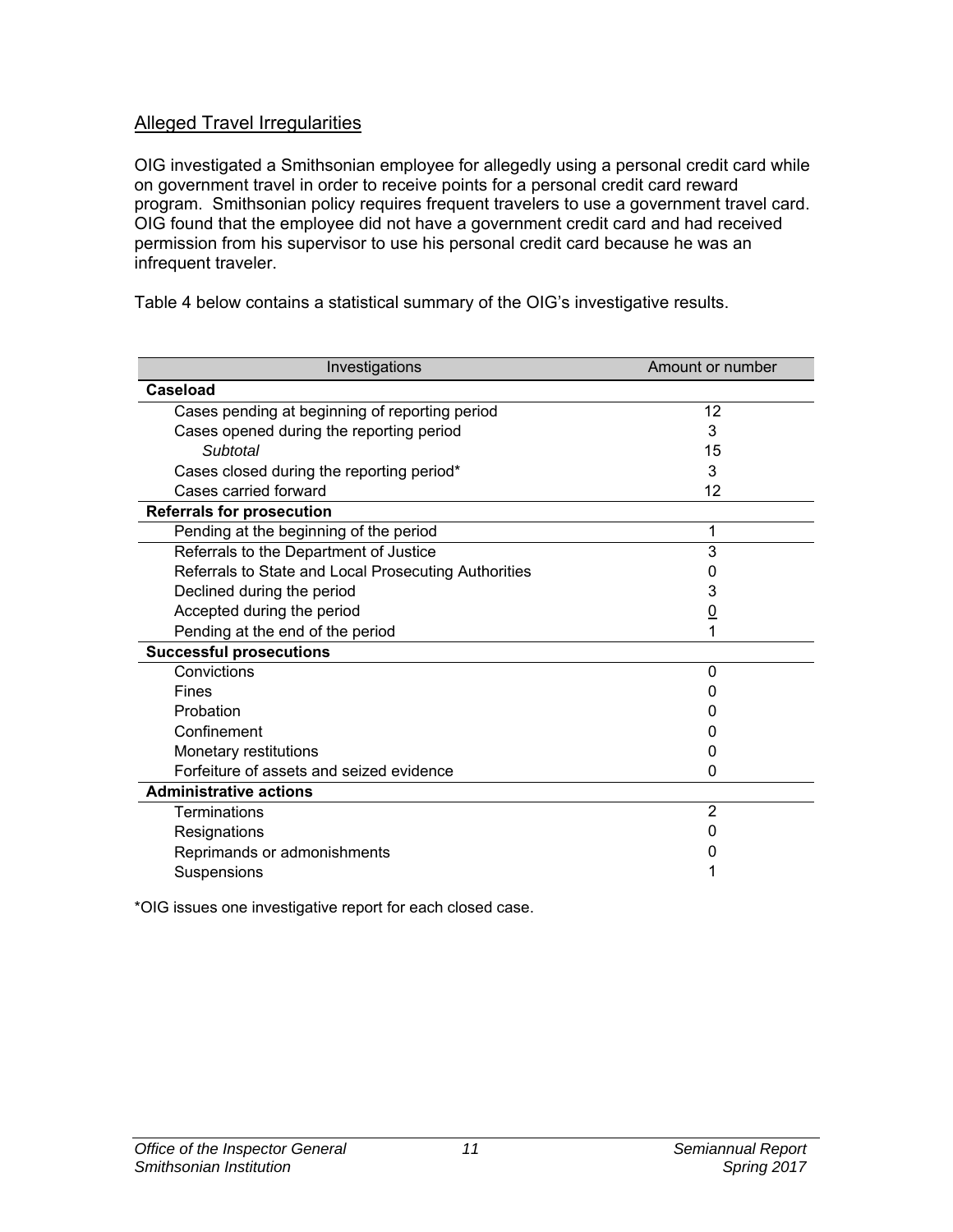### <span id="page-15-0"></span>Other Investigative Activities

*Management Advisory Regarding Fraud Risk with SE Cash Registers* (M-17-01, December 22, 2016)

OIG issued an advisory to alert SE management about a possible control weakness with a certain cash register function key. This weakness exposed the Smithsonian to an increased risk of cash theft by SE employees. Management implemented additional controls to address the weakness.

#### Fraud Awareness Program

OIG investigators continued efforts to reach out to Smithsonian staff and provide information on fraud awareness in Smithsonian programs and operations. During this reporting period, OIG investigators made fraud awareness presentations to 465 new employees during their orientation sessions.

# **Other OIG Activities**

# Legislative and Regulatory Review

In accordance with the Inspector General Act, OIG monitored and reviewed legislative and regulatory proposals for their impact on the Smithsonian's programs and operations. Additionally, the Counsel to the Inspector General, working with counsel from other federal Inspector General offices, monitored congressional bills and issues relating to the Inspector General community. OIG also reviewed draft Smithsonian directives that establish policies and procedures affecting OIG and the Smithsonian's programs and operations.

# Other Activities

OIG remained actively involved with CIGIE, a group of federal Inspectors General that promotes collaboration on integrity, economy, and efficiency issues that transcend individual agencies. The Inspector General, Assistant Inspectors General, and staff participated in monthly and other CIGIE meetings. The OIG Counsel leads the Smaller OIG Counsel Working Group and serves on the steering committee for the OIG Freedom of Information Act Working Group. OIG is also actively involved in a CIGIE project to assess web application security across the federal government.

In addition, OIG staff participated in the Washington Metro Electronic Crimes Task Force, the Metropolitan Area Fraud Task Force, the Association of Certified Fraud Examiners, the Institute of Internal Auditors, a Security Association of Financial Institutions workgroup, the Federal Audit Advisory Committee for Enterprise Technology Solutions, the Financial Statement Audit Network, and the Interagency Fraud Risk Data Mining Group.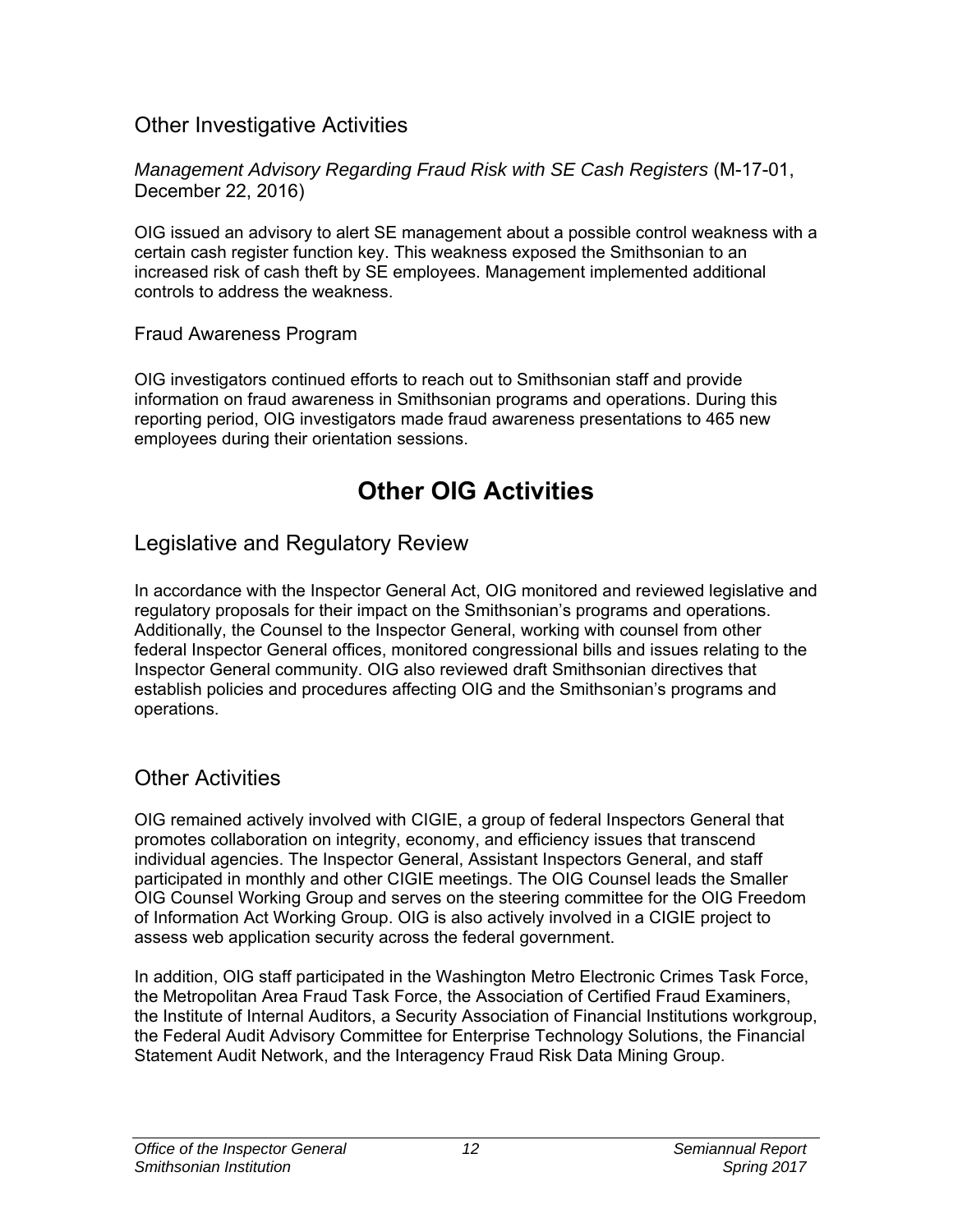# <span id="page-16-0"></span>**Peer Reviews**

# Office of Audits

Generally Accepted Government Auditing Standards require audit organizations to (1) establish and maintain a system of quality control that is designed to provide the audit organization with reasonable assurance that the organization and its personnel comply with professional standards and applicable legal and regulatory requirements and (2) undergo external peer reviews by independent reviewers every 3 years. On August 13, 2014, the Railroad Retirement Board's OIG completed the most recent peer review of the Smithsonian OIG. The Smithsonian OIG received a peer review rating of "pass," the highest rating. OIG's next peer review will be in 2017.

# Office of Investigations

The Office of Investigations complies with guidelines established by the U. S. Attorney General. On February 27, 2015, the Government Publishing Office's OIG completed a peer review of the Smithsonian OIG investigative program based on the *Quality Assessment Review Guidelines for Investigative Operations of Federal Offices of Inspector General*. The Smithsonian received a peer review rating of "compliant," the highest rating.